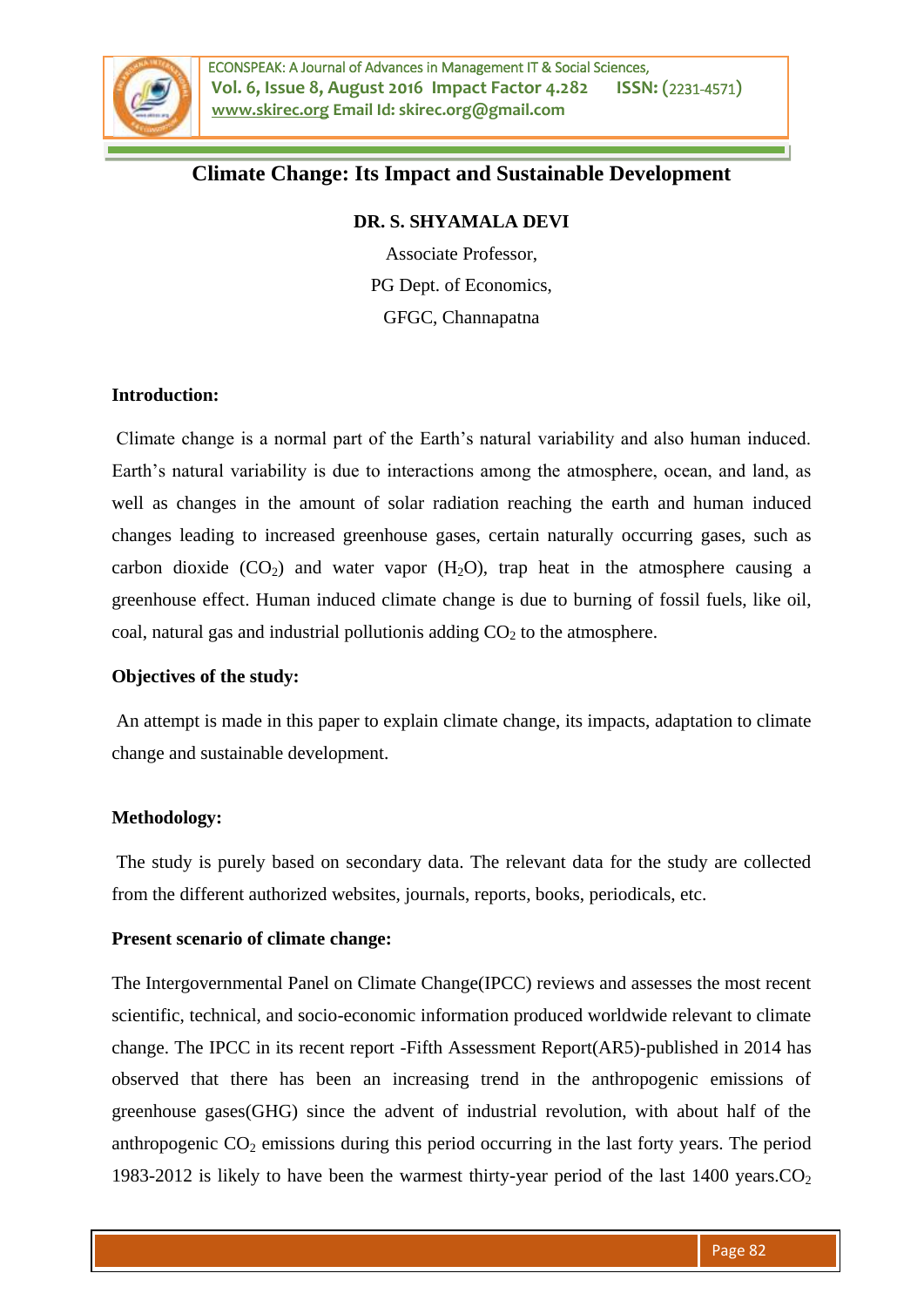

emissions from fossil fuel combustion and industrial processes have contributed a major portion of total GHG emissions during the period 1970-2010.

IPCC AR5 has estimated that for temperature increase to remain below 2°C of pre-industrial levels the world can emit only about 2,900 Giga tonnes (Gt) of  $CO<sub>2</sub>$  from all sources from industrial revolution till 2010. Till 2011, the world has emitted 1900Gt of  $CO<sub>2</sub>$ . Out of the budget 2,900Gt only 1000Gt remain to be used between now and 2100. The World Resource Institute estimates that if emissions continue unabated, the remaining budget will last only 30m more years.

Scientists have made major advances in the observations, theory, and modelling of Earth's climate system; and these advances have enabled them to project future climate change with increasing confidence. If there were no technological or policy changes to reduce emission trends from their current trajectory, then further warming of 2.6 to 4.8  $^{\circ}$ C (4.7 to 8.6  $^{\circ}$ F) in addition to that which has already occurred would be expected during the 21st century.

# **Impact of Climate Change on the following:**

### **Agriculture and Food Security:**

- Agricultural production decreases due to loss of land.
- Seasonal variation.
- Agricultural lands are likely to subject to desertification and salinization in some areas.
- Worsening of food security.
- Depletion of live stocks.
- Depletion of fish stocks due to rising water temperature.

# **Human Health:**

- Impact on health like heat wave deaths, coronary diseases and stroke.
- Heat strokes.
- Risk of life due increase in tropical cyclones.

#### **Coastal Zones:**

- Degradation of marine echo systems and coral reefs.
- Coastal erosion.
- Impact on low lying areas such as coastal cities, location of fish stocks and tourism due to sea level rise.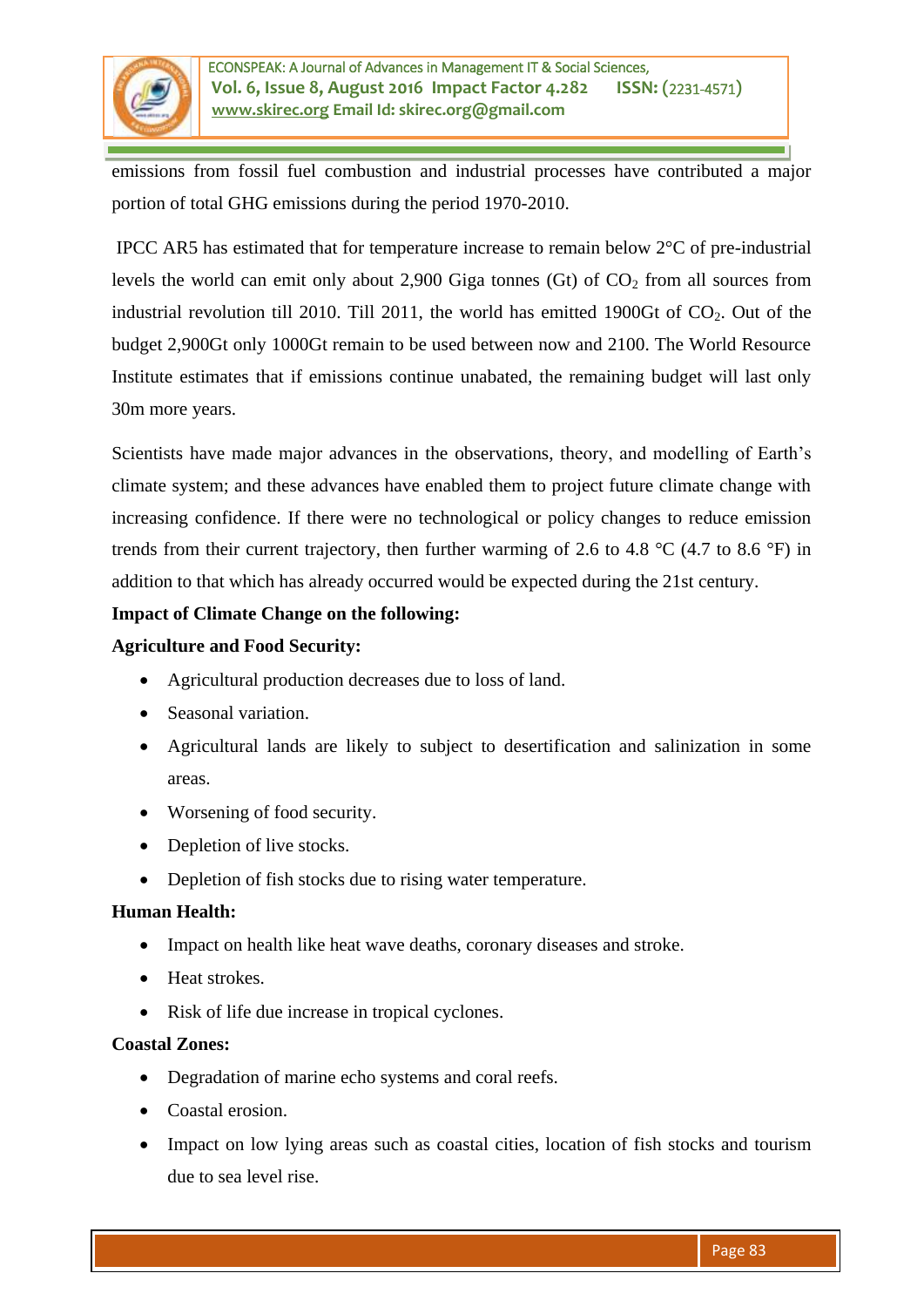

#### **Water Resources:**

- Severe water shortages.
- Increased water problems around the globe.
- Increase in the number and severity of glacier melt-related floods.
- Decrease in fresh water availability.

### **Weather Conditions:**

- Change in weather patterns.
- Acid rains.
- Ocean acidification.
- Melting of snow and ice of arctic region.

### **Adaptation measures to Climate Change and Sustainable Development:**

#### **Agriculture and Food Security:**

- Soil conservation
- Erosion control
- Changes in planting and harvesting time.
- Agricultural extension programs.
- Improving irrigation facilities.
- $\bullet$

# **Human Health:**

- Improve infrastructure.
- Improve environmental quality.
- Health awareness camps.
- Improve public health services.

#### **Coastal Zones:**

- Public awareness to protect coastal areas.
- Conservation of coral reefs.
- Protection of economic infrastructure.
- Coastal planning and zoning.
- Legislations for coastal protections